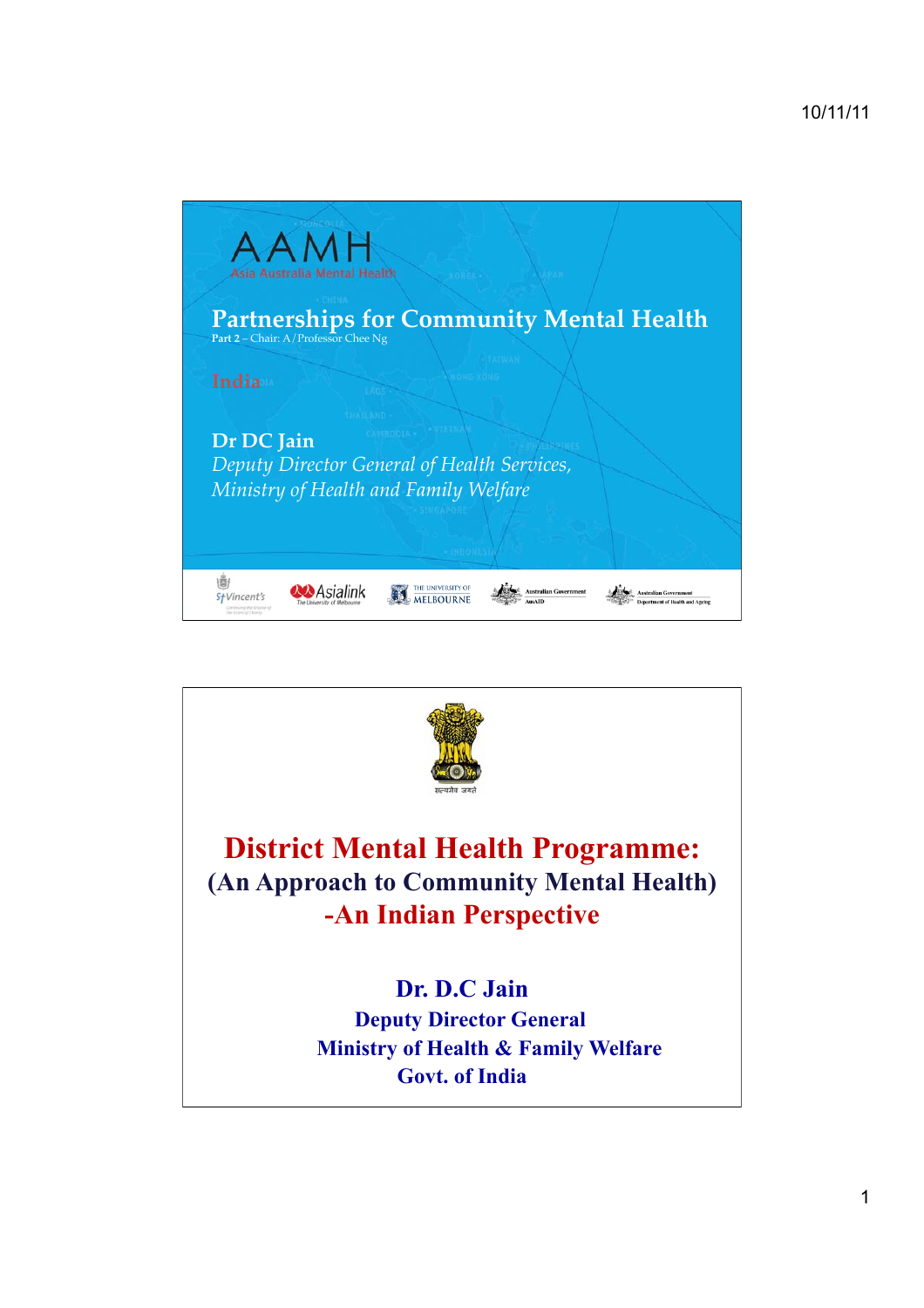## **District Mental Health Programme**  $(DMHP)$

- $\triangleright$  The best chance for recovery is in community ; community based services are easily accessible and costeffective.
- ! "*Community based approach for Mental Health Services"*
- $\triangleright$  Strategies were successfully piloted in Bellary district, Karnataka.
- $\triangleright$  Introduced in 1996 in 4 districts under NMHP
- $\geq$  106 districts covered across the country during 2002-2007
- $\triangleright$  Scaled up to 123 districts till date
- $\triangleright$  Proposed to cover entire country (642 dist) by 2017

# DMHP: Objectives

- $\triangleright$  To provide sustainable basic mental health services to the community and to integrate these services with other health services
- $\triangleright$  Early detection and treatment of patients within the community
- $\triangleright$  To reduce the stigma attached towards mental illness through change of attitude and public education.
- $\triangleright$  To treat and rehabilitate mental patients discharged from the mental hospital within the community
- $\triangleright$  To shift focus and take off burden from Mental Hospitals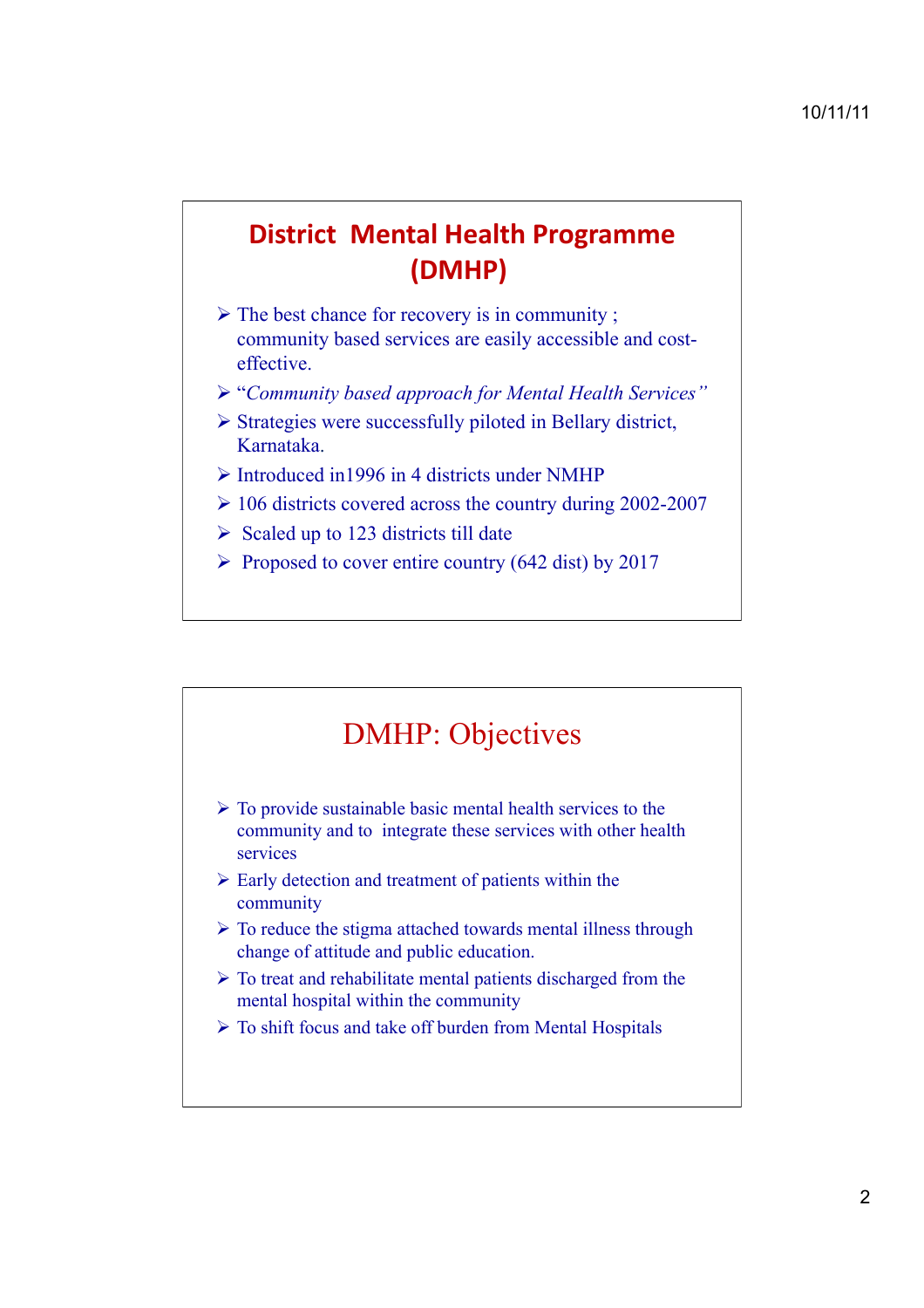# DMHP : Strategies

- $\triangleright$  A community based service model for delivery of basic mental health care through existing primary health care services
- $\triangleright$  Management (diagnosis & treatment) of prevalent common mental illnesses by trained Medical Officers with limited Essential Psychotropic drugs
- $\triangleright$  Support and guidance from specialists
- ! Detection of Common mental illness by trained Peripheral Health care providers
- $\triangleright$  Community awareness to seek early medical intervention



#### ! **Targeted Interventions**

- School Mental Health
- College Counseling Services
- Work Place Stress Management
- Suicide Prevention
- $\triangleright$  *IEC*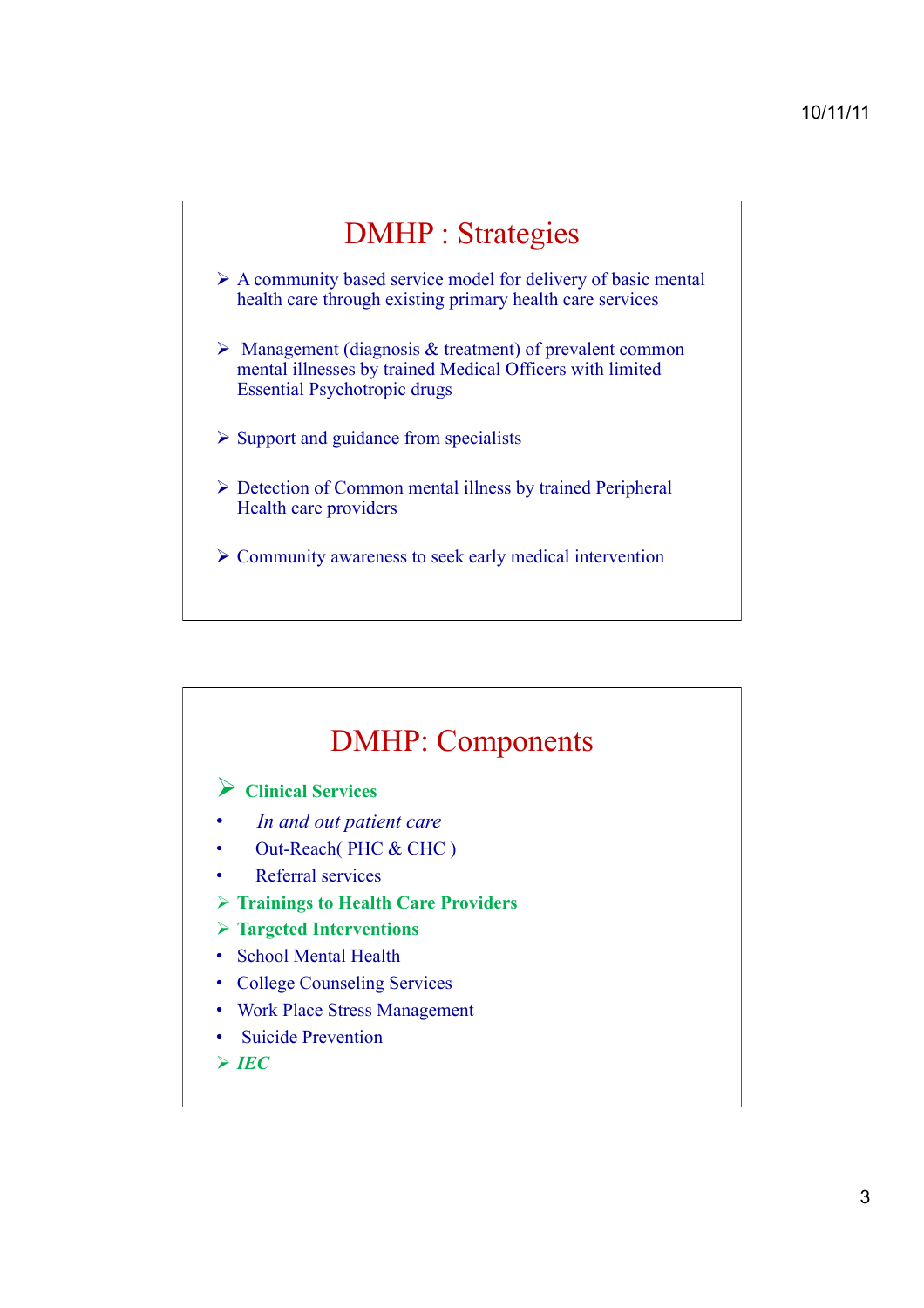# DMHP Team

 $\triangleright$  Psychiatrist 1

 $\triangleright$  Clinical Psychologist 1

! Psychiatric Social Worker 1

! Psychiatric Nurse 1

- ! Programme Manager 1
- $\triangleright$  Programme Assistant 1
- ! Record Keeper 1

# DMHP: Achievements

- $\triangleright$  Significant improvement in care and satisfaction among users.
- $\geq 60\%$  of districts are able to provide mental health services at district level and 20% at primary level
- $\triangleright$  There is improvement knowledge and attitude in districts where DMHP is applicable
- $\triangleright$  Currently DMHP is implemented in 123 districts
- $\triangleright$  As a result it is envisaged to scale up the programme to all districts of country by 2017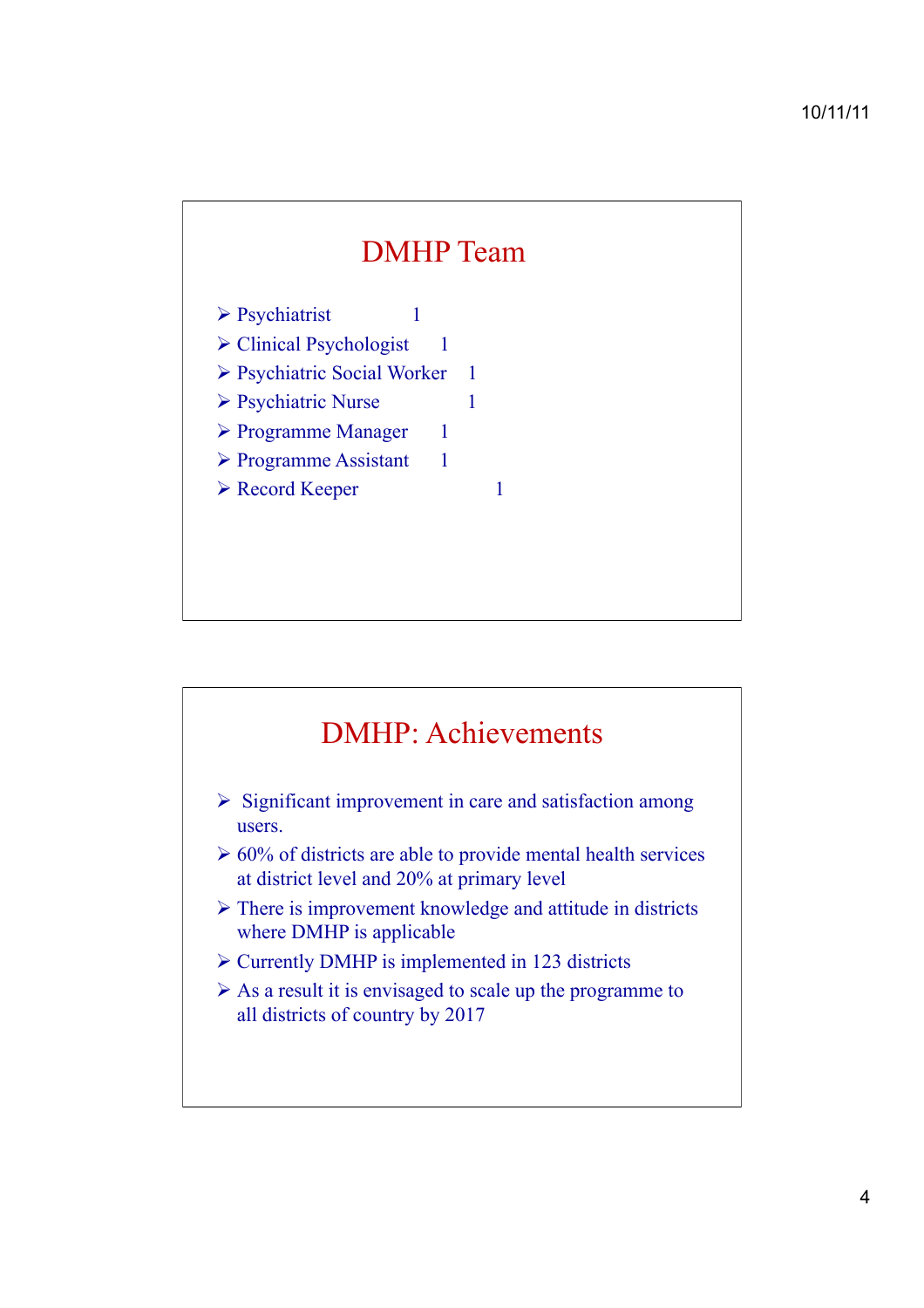# DMHP: Success factors

- $\triangleright$  The involvement of non-specialists in Mental Health Services through short term trainings
- $\triangleright$  Integration of Mental Health Services with General Health Services at district level
- $\triangleright$  Out reach Services by DMHP staff
- ! Public-Private Partnership

### DMHP : Constraints

- ! **P**oor Community Awareness regarding treatment of mental disorders
- ! **S**tigma attached to mental illnesses
- ! **P**oor Community Involvement
- ! **L**imited treatment facilities in community
- ! **L**ack of skilled manpower
- **E** Lack of Coordination between various levels of administration and departments
- ! **W**eak monitoring mechanism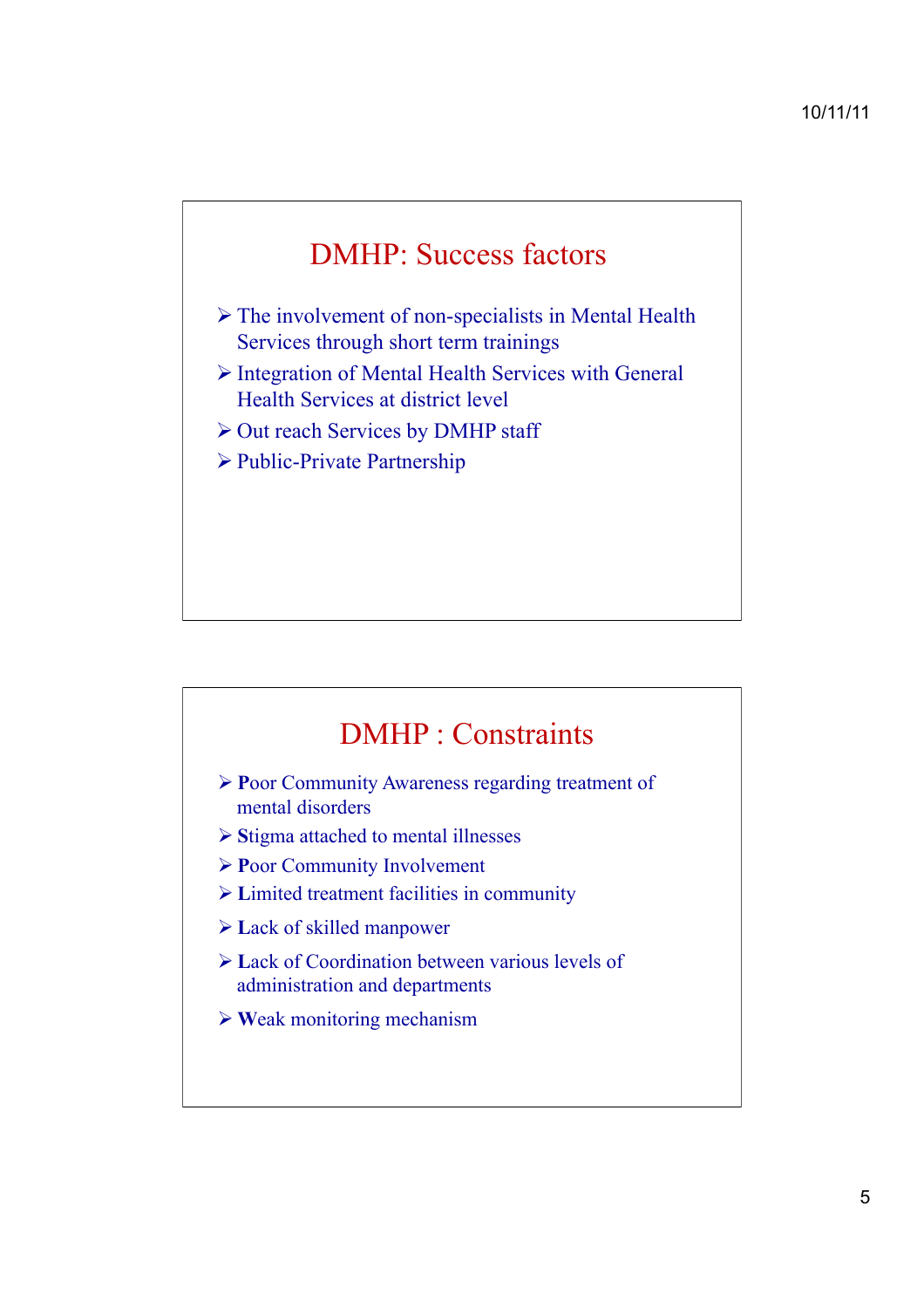

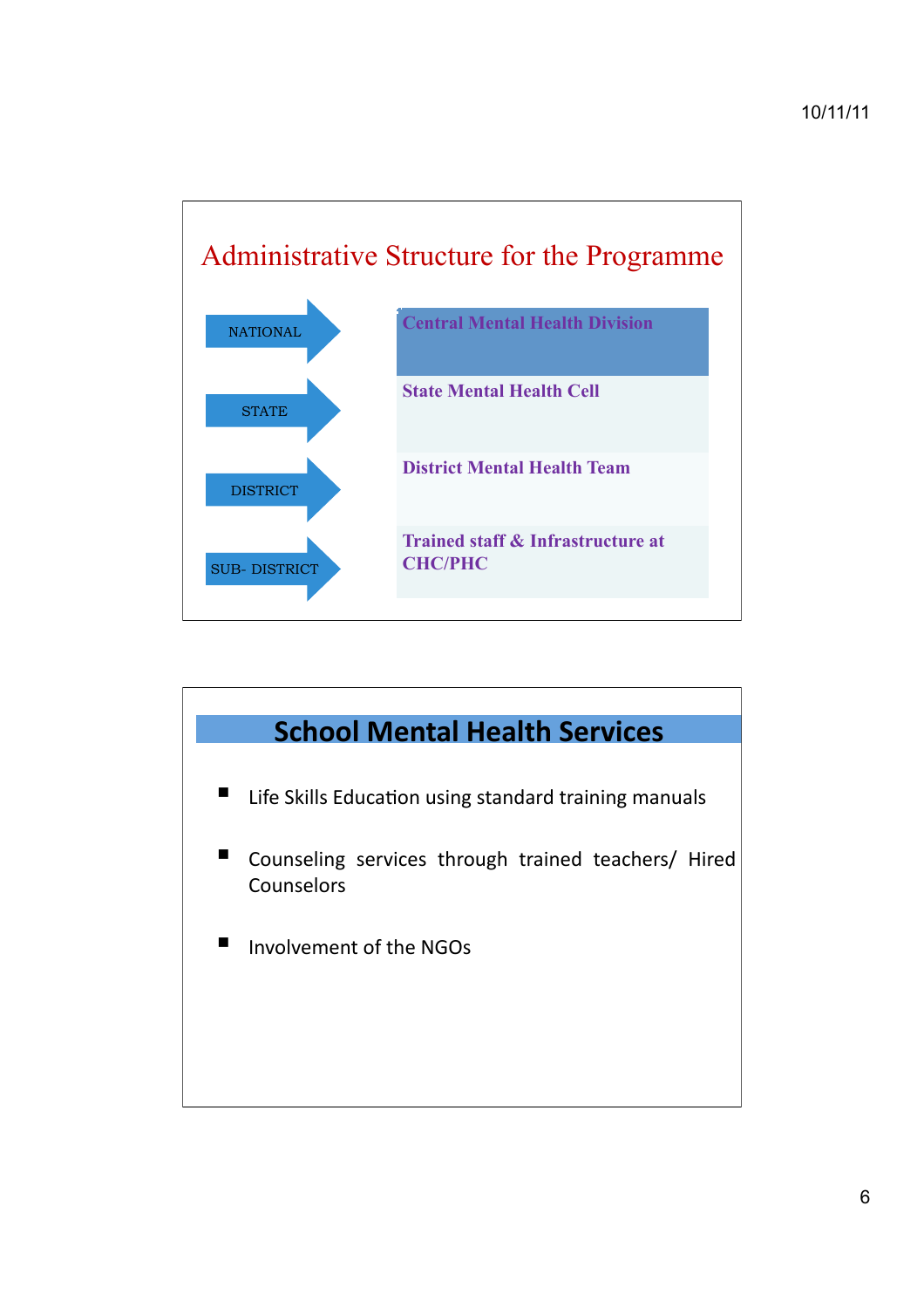# **College Counseling Services**

- Provided by trained teachers of psychology department of the colleges
- The P.O. will organize the training at the district level in close co-ordination with the Dept. of **Collegiate Education**
- The trained teachers will act as counselors and referral and support-giving agents in their as respective colleges